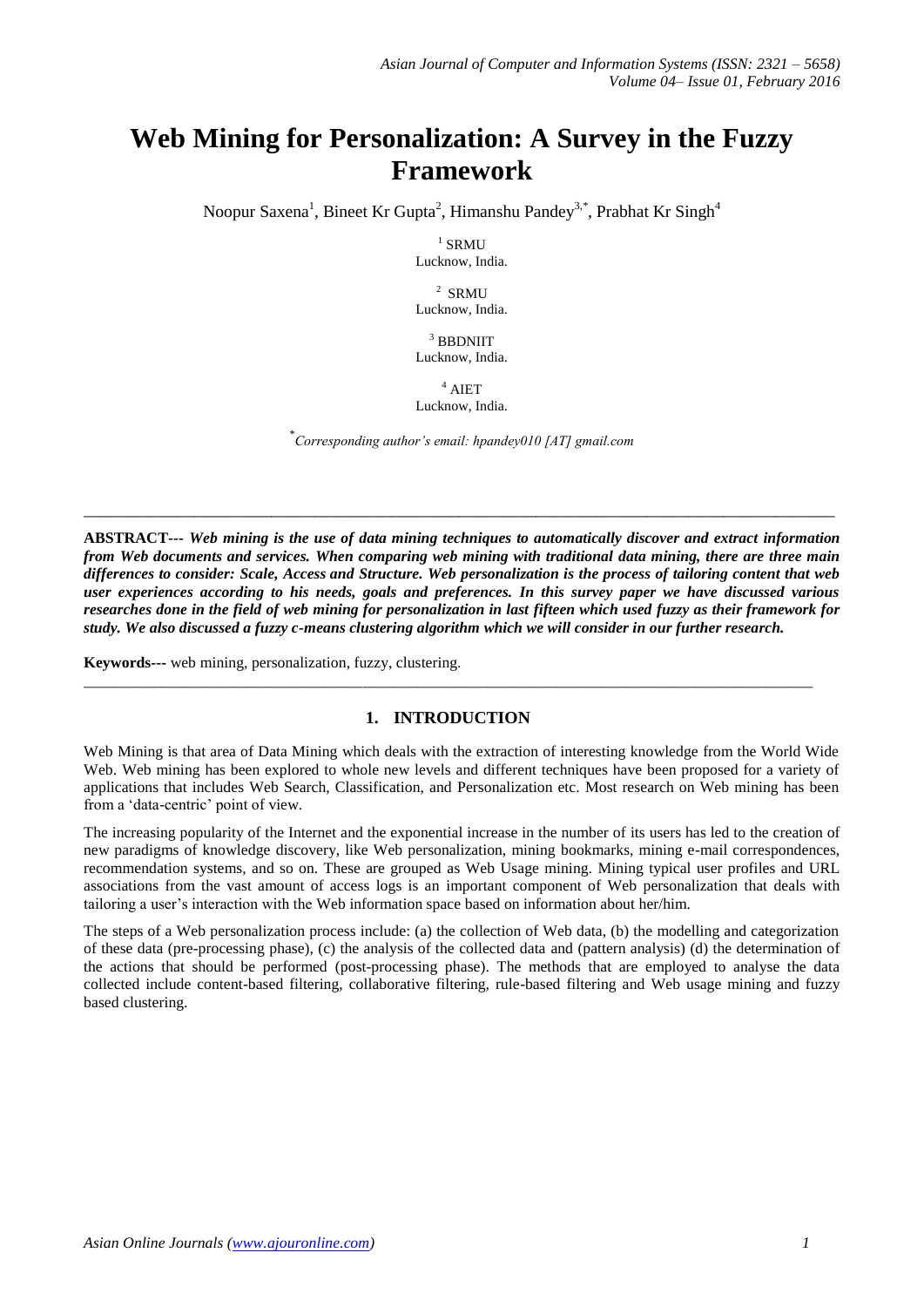

Due to the involvement of human interaction in Web information (like text, image, sound, and linkages between them), new tools, techniques and methodologies need to be extended in order to deal with the incomplete or imprecise information. Web personalization, navigational Web, semi structured and structured data information are some of the major issues under Web mining. Due to the inherent vagueness of human beings while expressing information in natural language Semantic Web also becomes a target for data mining research using fuzzy logic. Considering the Web as a large distributed multimedia database, an extension of methodologies to deal with them and their mining algorithms can be considered under image mining. The huge volumes of compressed and uncompressed information stored in images, and their subjective evaluation by humans in interaction with the Web, is another focus of current data mining research requiring proper fuzzy treatment.

#### **2. LITERATURE SURVEY**

Dragos Arotariteia and Sushmita Mitrab presented a survey on the available literature on fuzzy Web mining [1]. The different aspects of Web mining, like clustering, association rule mining, navigation, personalization, Semantic Web, information retrieval, text and image mining are discussed under the existing taxonomy. The role of fuzzy sets in handling the different types of uncertainties or impreciseness is also highlighted. A hybridization of fuzzy sets with genetic algorithms (or any other soft computing tool) is described for information retrieval. An extensive bibliography is also included in the research paper, "A methodology for dynamic data mining based on fuzzy clustering" [2] says that we need different methodologies for dynamic data mining. In this paper, they present a methodology for dynamic data mining based on fuzzy clustering. Using the implementation of the proposed system its benefits are showed in two application areas: customer segmentation and traffic management. Another interesting paper suggests [3] a Low-Complexity Fuzzy Relational Clustering Algorithms for Web Mining presenting a new algorithms—fuzzy cmedoids (FCMdd) and robust fuzzy c-medoids (RFCMdd)—for fuzzy clustering of relational data. The main objective functions are based on selecting c representative objects (medoids) from the data set in such a way that the total fuzzy dissimilarity within each cluster is almost minimized, they also showed a comparison of FCMdd with the well known relational fuzzy c-means algorithm (RFCM) concluding that FCMdd is more efficient. Several applications of these algorithms to Web mining is also discussed that includes Web document clustering, snippet clustering, and Web access log analysis etc.

Kyung-Joong Kim and Sung-Bae Cho [9] in their work proposed a system that provides users with personalized results derived from a search engine that uses link structures. The fuzzy document retrieval system is constructed from a fuzzy concept network based on the user's profile personalizes the results extracted from link-based search engines with the preferences and requirements of the specific user.

Fuzzy and rough sets provide the ability to deal with incomplete and approximate information. Fuzzy set theory has been shown to be useful in three important aspects of web and data mining, namely clustering, association, and sequential analysis. Clustering is an important part of web mining that involves finding natural groupings of web resources or web users since; the clusters and associations in web mining do not necessarily have crisp boundaries. The genetic algorithms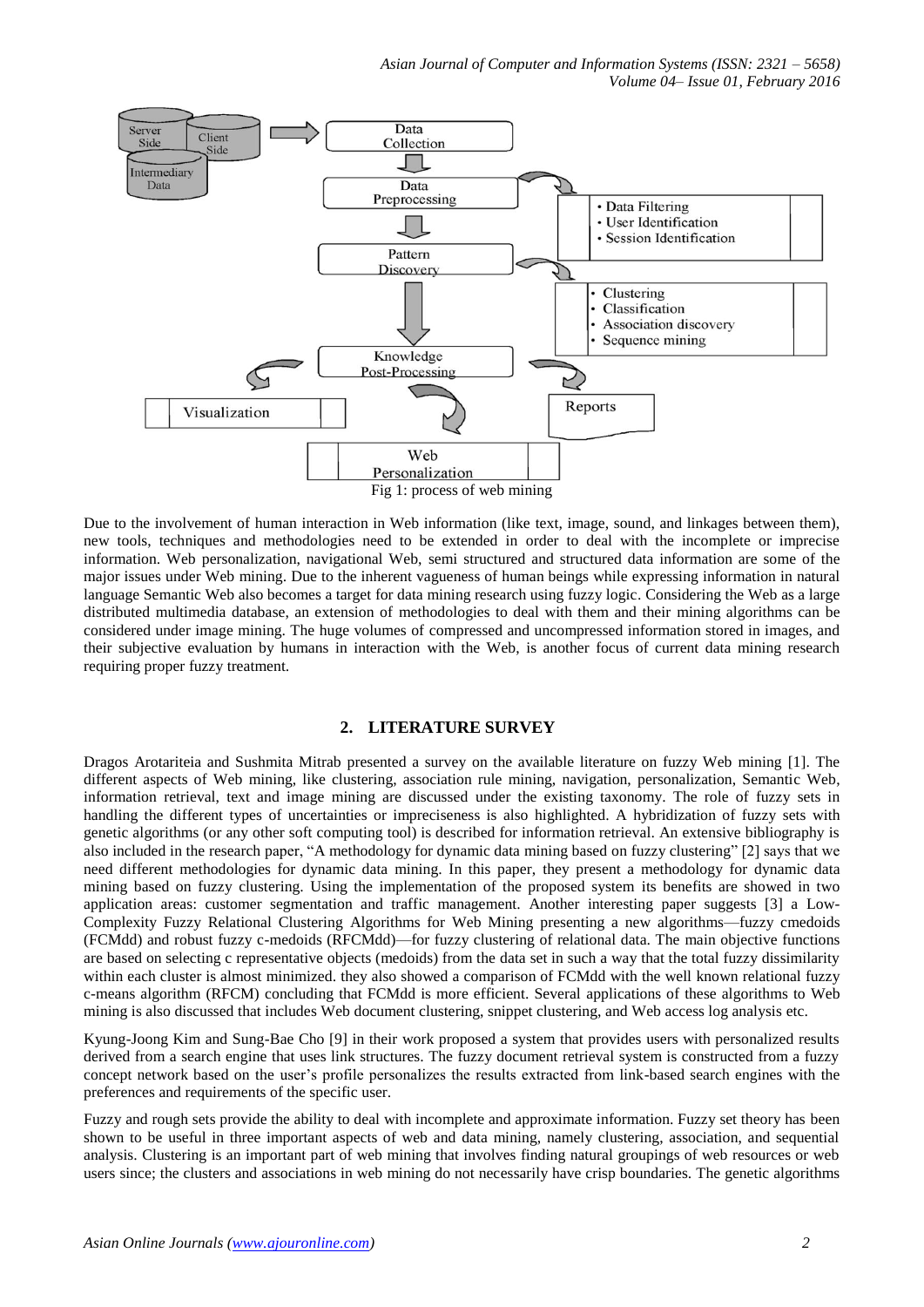based clustering may not be able to handle the large amount of data typical in a web mining application, a variation of the *K*-means clustering algorithm based on properties of rough sets can be used to represents clusters as interval or rough sets [25]. The paper by Pawan [Lingras,](http://link.springer.com/search?facet-creator=%22Pawan+Lingras%22) and [Chad](http://link.springer.com/search?facet-creator=%22Chad+West%22) West describes the design of an experiment including data collection and the clustering process which is later used to create interval set representations of clusters of web visitors.

Limin Ren [23] proposed a Web document classification algorithm based on fuzzy reasoning with comprehensive weights and Web search result clustering based on fuzzy logic and neural networks are presented for Web data mining to obtain easily understood, robust and low-priced solutions by exploring the greatest possible extents of imprecision, uncertainty, fuzzy reasoning and partial correctness. This Web document classification and clustering framework was more accurate, more credible and more rapid than the previous methodologies being used.

There is another interesting aspect related information-gathering behaviour of the users presented by Bo Pang and Lillian Lee [22]. With the growing availability and popularity of opinion-rich resources such as online review sites and personal blogs, new opportunities and challenges arise as people now can, and do, actively use information technologies to seek out and understand the opinions of others. The sudden eruption of activity in the area of opinion mining and sentiment analysis deals with the computational analysis and processing of opinion, sentiment, and subjectivity in text. Their survey covers techniques and approaches that promise to directly enable opinion-oriented information-seeking systems. They proposed methods that try to address the new challenges raised by sentiment-aware applications, as compared to those that are already present in more traditional fact-based analysis. Sentiment analysis and opinion mining of the users can provide great perspective in the field of personalization.

[Francisco](http://link.springer.com/search?facet-creator=%22Francisco+Herrera%22) Herrera used genetic algorithms for designing fuzzy systems to provide the learning and adaptation capabilities and is called genetic fuzzy systems (GFSs) [26]. We also studied a methodology for dynamic data mining based on fuzzy clustering. Author stated the use of fuzzy c-means but any other fuzzy or any other clustering technique can also be used as well [20]. The web log files register the activity of the user when navigates for a certain web site. These files are mined using a fuzzy clustering process.

There was an interesting research in which Fuzzy logic is used with one of the web mining technique i.e. clustering [2]. Another way to provide personalisation can be using fuzzy rules [5], the data are fuzzified and fuzzy rules are generated by applying decision trees. Using fuzzy rules, the search pages are labelled to aid grouping of user search interests.

A survey "web mining: a survey of current research, techniques and software" [27] provided a more current evaluation and update of web mining research and techniques available till 2010. Unlike previous investigators, they divided web mining processes into the following five subtasks: (1) resource finding and retrieving, (2) information selection and pre processing, (3) patterns analysis and recognition, (4) validation and interpretation, and (5) visualization. This paper also reports the comparisons and summaries of selected software for web mining.

The use of fuzzy techniques has been considered to be one of the key components of data mining systems because of its accordance with human knowledge representation. Chunlai Chai and Biwei Li discuss a hybridization of fuzzy sets with genetic algorithms for Web mining in their paper, "A Novel Association Rules Method Based on Genetic Algorithm and Fuzzy Set Strategy for Web Mining" [4]. It is based on a hybrid technique that combines the potential of rough set theory and genetic algorithm. The role of fuzzy sets and logic in handling the different types of uncertainties and impreciseness is discussed with Experimental results indicate that this adaptive method can significantly improves the performance in Web mining and can bring a whole new level of revolution.

―A Survey of Fuzzy Clustering ― paper is a survey of fuzzy set theory applied in cluster analysis [14] . In this paper, we give a survey of fuzzy clustering in three categories: the fuzzy clustering based on fuzzy relation, the fuzzy clustering based on objective function and a non parametric classifier that is the fuzzy generalized k-nearest neighbour rule.

Clustering is the partitioning of a data set into subsets (clusters), so that the data in each subset shares some common features. The two most famous clustering techniques: Fuzzy C-mean (FCM) algorithm and Subtractive clustering algorithm are compared based on validity measurement of their clustering results. Highly non-linear functions are modeled and a comparison is made between the two algorithms according to their capabilities of modeling. A training algorithm is also needed to accurately generate models using FCM. However, subtractive clustering does not need training algorithm. FCM has inconsistency problem where different runs of the FCM yields different results. On the other hand, subtractive algorithm produces consistent results [13].

Pooja Mehtaa, Brinda Parekh, Kirit Modi, and Paresh Solanki discussed various Web personalization categories and their research issues in their paper," Web Personalization Using Web Mining: Concept and Research Issue"[17]. Broadly there can be three areas in which web data mining should be done for personalization:-

- i) Web content mining ( text , images and multimedia files)
- ii) Web structure mining (hyperlink structures)
- iii) Usage mining ( web log data)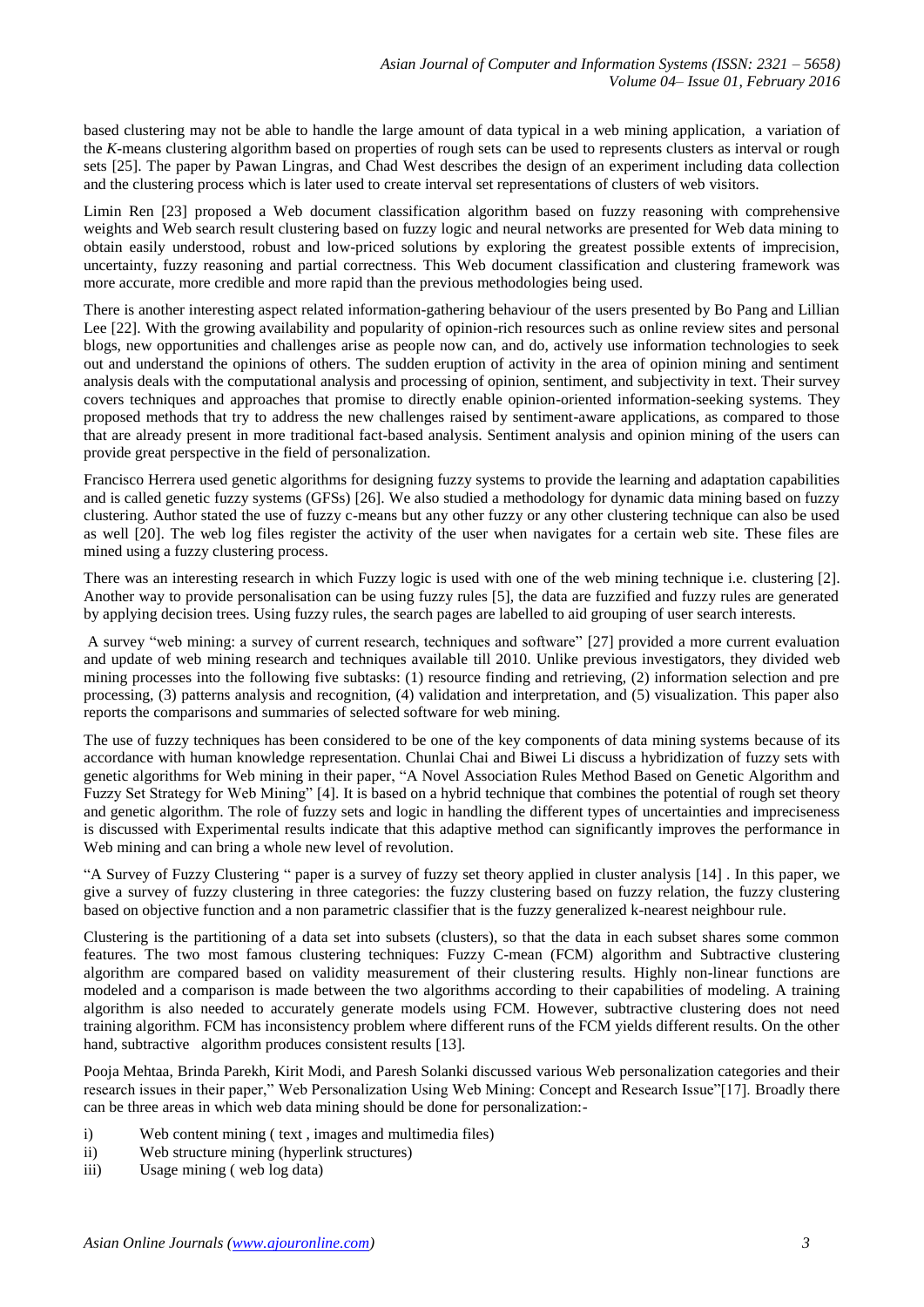Future efforts require more investigating architectures and algorithms which can exploit and enable a more effective integration and mining of content, usage, and structure data from different sources. This paper focused on Extraction of useful patterns and rules using data mining techniques in order to understand the users' navigational behaviour, so that decisions concerning site restructuring or modification can then be made by humans in various application areas.

There is another work which also supports the usage of fuzzy clustering for web usage mining. Neelam Sain and Sitendra Tamrakar in their work in "A Survey of Web Usage Mining based on Fuzzy Clustering and HMM" [10] paper presents a survey of over 34 research papers dealing with Web usage Mining technique based on Fuzzy clustering and HMM (Hidden Markov Model) . The advantage of the technique is that it can measure the similarity efficiently among the users on the basis of their browsing characteristics and it also accurately predicts the user patterns.

Their is another type of fuzzy clustering algorithm known as [15] Type-2 fuzzy clustering algorithm which integrates Type-2 fuzzy sets with Gustafson-Kessel . The proposed Type-2 Gustafson-Kessel algorithm (T2GKA) is a combination of probabilistic and possibilistic clustering schemes. T2GKA is less susceptive to noise than the Type-1 GKA. The T2GKA ignores the inliers and outlier interruptions. The clustering results show that the proposed T2GKA is very robust since a reasonable amount of noise data does not affect its clustering performance. The experimental results show that the T2GKA can learn suitable sized cluster volume along with a varying dataset structure volume.

In associative classification method, the rules generated from association rule mining are converted into classification rules. The concept of association rule mining can be extended in web mining environment to find associations between web pages visited together by the internet users in their browsing sessions [24]. The weighted fuzzy association rule mining techniques are capable of finding natural associations between items by considering the significance of their presence in a transaction. In this paper by Binu Thomas and G. Raju they presented a novel web classification algorithm using the principles of fuzzy association rule mining to classify the web pages into different web categories, depending on the manner in which they appear in user sessions. The finally represented results in the form of classification rules are concluded better than the famous Boolean Apriori association rule mining algorithm.

Web search represents a significant portion of Web activity. There are three basic approaches to web search are: i) Search Engines ii) Web Directories and iii) Hyperlinks. [5] Personalized Web search mechanism effectively obtains the user's real time required information. The user browsing data is collected using an established customised browser designed to suit personalisation. This cumbersome task of classifying users according to their web search can be achieved using a fuzzy based user classification model to suit a personalised web search environment [5]. The data are fuzzified and fuzzy rules are generated by applying decision trees. Evaluation of the proposed approach proves to be better when compared with the Bayesian classifier.

A paper on "web usage mining through efficient genetic fuzzy  $C$  –means" [7] uses fuzzy c-means algorithm for knowledge discovery from any web-log unstructured dataset. In this paper again a hybrid approach is proposed that uses Genetic algorithm in Fuzzy c-means algorithm to select initial center point for clustering in FCM. This paper provides an optimum initial solution for FCM with the help of genetic algorithm to reduce the error rate in pattern creation which is later used in post processing phase.

We studied a thesis that discussed the usage of Fuzzy Logic in pattern recognition. There are different fuzzy approaches to recognize the pattern and the structure in data. The fuzzy approach that we choose to process the data is completely depends on the type of data. Pattern reorganization involves various mathematical transforms so as to render the pattern or structure with the desired properties such as the identification of a probabilistic model which provides the explanation of the process generating the data clarity. They primarily focused on the ways in which Fuzzy Logic is applied to pattern recognition and knowledge of the results which can be further used for web personalization field.

Another discussion about soft computing based web intelligence is done by Ankit R. Deshmukh and Sunil R. Gupta in ―Data mining based soft computing methods for web intelligence‖ [18] states the possible areas for implementation of data mining based soft computing approaches for web intelligence. Web Intelligence (WI) combines artificial intelligence and advanced information technology in the context of the Web, and goes beyond each of them. It addressed the key problem of finding useful hidden patterns for better application by using various soft computing techniques like Neural networks, Fuzzy Logic, Support Vector Machines, Genetic Algorithms in Evolutionary Computation. This paper also proposed the hybrid approach to discover hidden information and usage pattern trends which could help Web managers to improve the management, performance and control of Web servers.

Another survey by M. Gomathi "A Survey on Web Mining Using Fuzzy Logic" [19] also features the same view. It reviews the techniques about Fuzzy Web Content Mining, Fuzzy Web Usage Mining and Fuzzy Web Structure Mining. Information retrieved from various web resources as Web data sets, consist of imprecise, incomplete, and uncertain data. Thus, efficient approaches are needed to identify useful, meaningful, and interesting patterns to users. Fuzzy-set theory has been applied to handle these datasets and provide better solutions than traditional approaches. The main highlight of this paper is that the process of fuzzy Web content mining and fuzzy Web structure mining are not as same as those in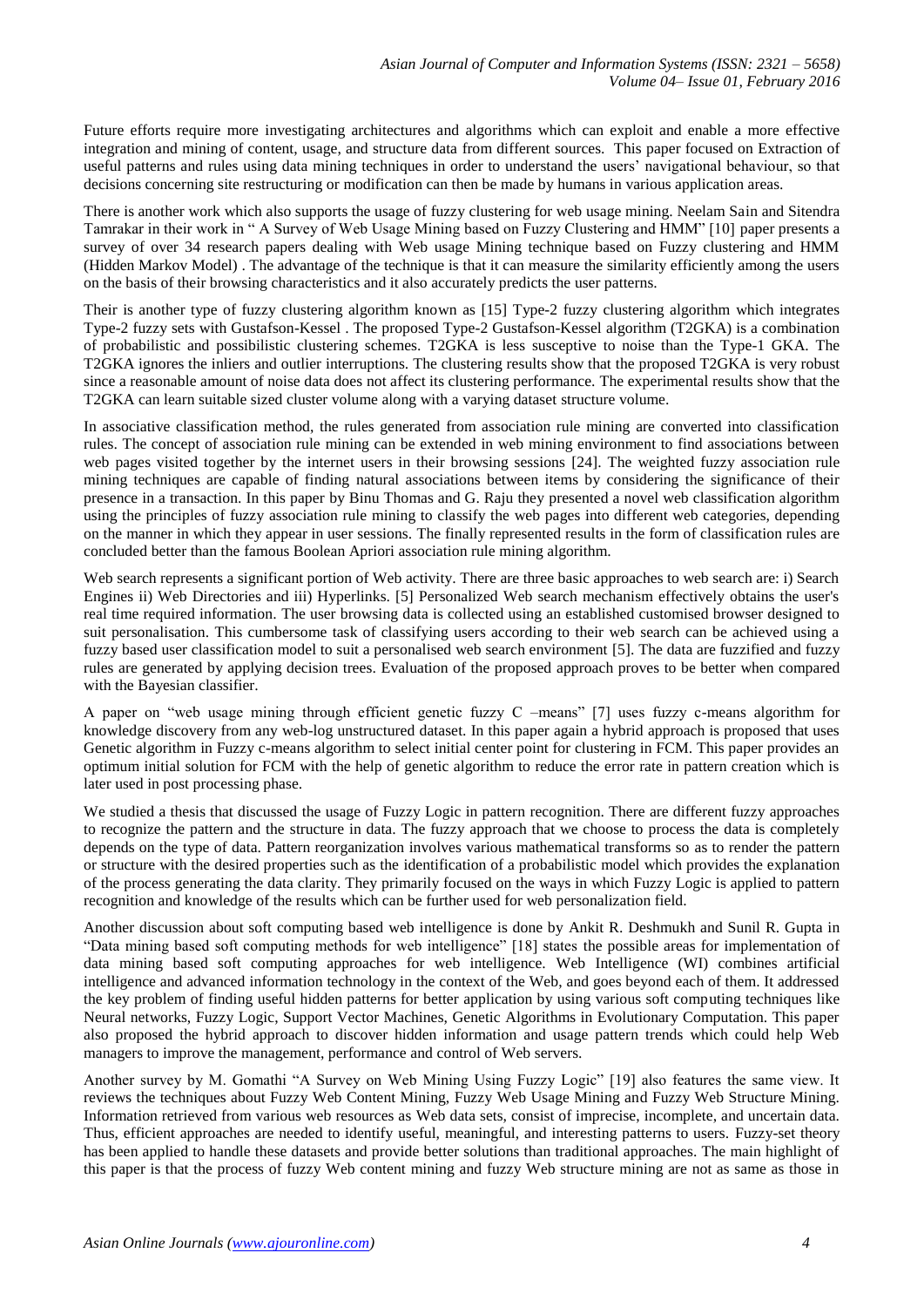fuzzy usage Web mining. More research in these two directions is required. Furthermore, efficiently and effectively handling big data and heterogeneous data has always been an inevitable issue in web mining.

During online processing, the subset of web pages associated with the cluster in any particular user domain is used for the recommendation for effective personalization of web search. This recommendation of web pages continues till the search is personalized to the information need of the user. Suruchi chawla proposed another methodology [6] that uses the genetic algorithm to perform the cluster wise optimization of clicked web pages for better personalizing the Web Search of the user. In order to identify web pages that are not only relevant but also have high internal dissimilarity in order to cover the wider representation of a cluster domain we can identify those relevant documents up in ranking which otherwise has low ranking and could not be clicked. Experimental study was conducted in the research on the data set of web query sessions captured in three domains Academics, Entertainment and Sports. The experimental confirms the effectiveness of cluster wise optimization of web pages for better personalizing the Web Search of the user.

Web mining has several new challenges that demands the development of new techniques for robust fuzzy clustering that can handle noisy, uncertain, vague, and incomplete information [8].

### **3. FUZZY CLUSTERING ALGORITHM AND HARD CLUSTERING ALGORITHM**

Data clustering is an important area of data mining. This is the process of dividing data elements into different groups (known as clusters) in such a way that the elements within a group possess high similarity while they differ from the elements in a different group. Clustering can be classified as: Soft Clustering (Overlapping Clustering) & Hard Clustering (or Exclusive Clustering). In case of soft clustering techniques, fuzzy sets are used to cluster data, so that each point may belong to two or more clusters with different degrees of membership. Fuzzy C-means (FCM) is a data clustering technique wherein each data point belongs to a cluster to some degree that is specified by a membership grade. The main advantage of fuzzy c – means clustering is that it allows gradual memberships of data points to clusters measured as degrees in [11]. This gives the flexibility to express that data points can belong to more than one cluster. FCM Algorithms are best described by recasting conditions in a matrix- theoretic terms [16]. FCM Algorithm is more suited to data that is more or less evenly distributed around the cluster centers. It is based on minimization of the following objective function:

$$
J_K = \sum_{i=1}^n n \sum_{j=1}^n C \bigcup_{i'j} m \|x_i - c_j\| 2
$$
  
1 \le m \le \infty 1.1 [1]

Where m is any real number greater than 1,  $i j u$ , is the degree of membership of  $i x$  in the cluster  $j$ ,  $i x$  is the  $i$  th of ddimensional measured data, *j c* is the d-dimensional center of the cluster, and ( $x_i - c_j$ ) is any norm expressing the similarity between any measured data and the center. Fuzzy partitioning is carried out through an iterative optimization of the objective function shown above, with the update of membership  $i \, j \, u$ , and the cluster centers  $j \, c$  by:

, { , +1 −, } <∈ = =1 ( , . )/ =1 , , = 1 =1 /( − − ) 2(−1) ............................................................................................... [2]

This iteration will stop when  $max_{i,j} \{ |u_{i,j}(k+1) - u_{i,j}(k)| \} < \epsilon$  where  $\epsilon$  is a termination criterion between 0 and 1, whereas k are the iteration steps. This procedure converges to a local minimum or a saddle point of  $J_m$ . The algorithm is described with the following steps:

1. Initialize  $Y = [u_{i,j}]$  matrix,  $U^{(0)}$ 2. At k-step: calculate vectors  $C^K = [C_j]$  with  $u^{(K)}$  $C_{i,j} = \sum_{i=1}^{n} n_i$  $i=1$  $\left( \left| \right| \right)$  $i,j$  $(x_i)/\sum n$  $i=1$  $\lfloor$  | m  $i=1$   $i,j$   $i=1$   $i,j$ <br>3. Update  $u_{i,j} = \frac{1}{\nabla_i}$  $\frac{1}{\sum_{k=1} c}$  /  $\left(\frac{\|x_i - c_j\|}{\|x_i - c_k\|}\right)$  $\frac{\|x_i - y\|}{\|x_i - c_k\|} 2(m-1)$ 

4. I $\phi$   $\lbrack u^{(k+1)} - u^k \rbrack$  <∈ then stop; otherwise return to step 2.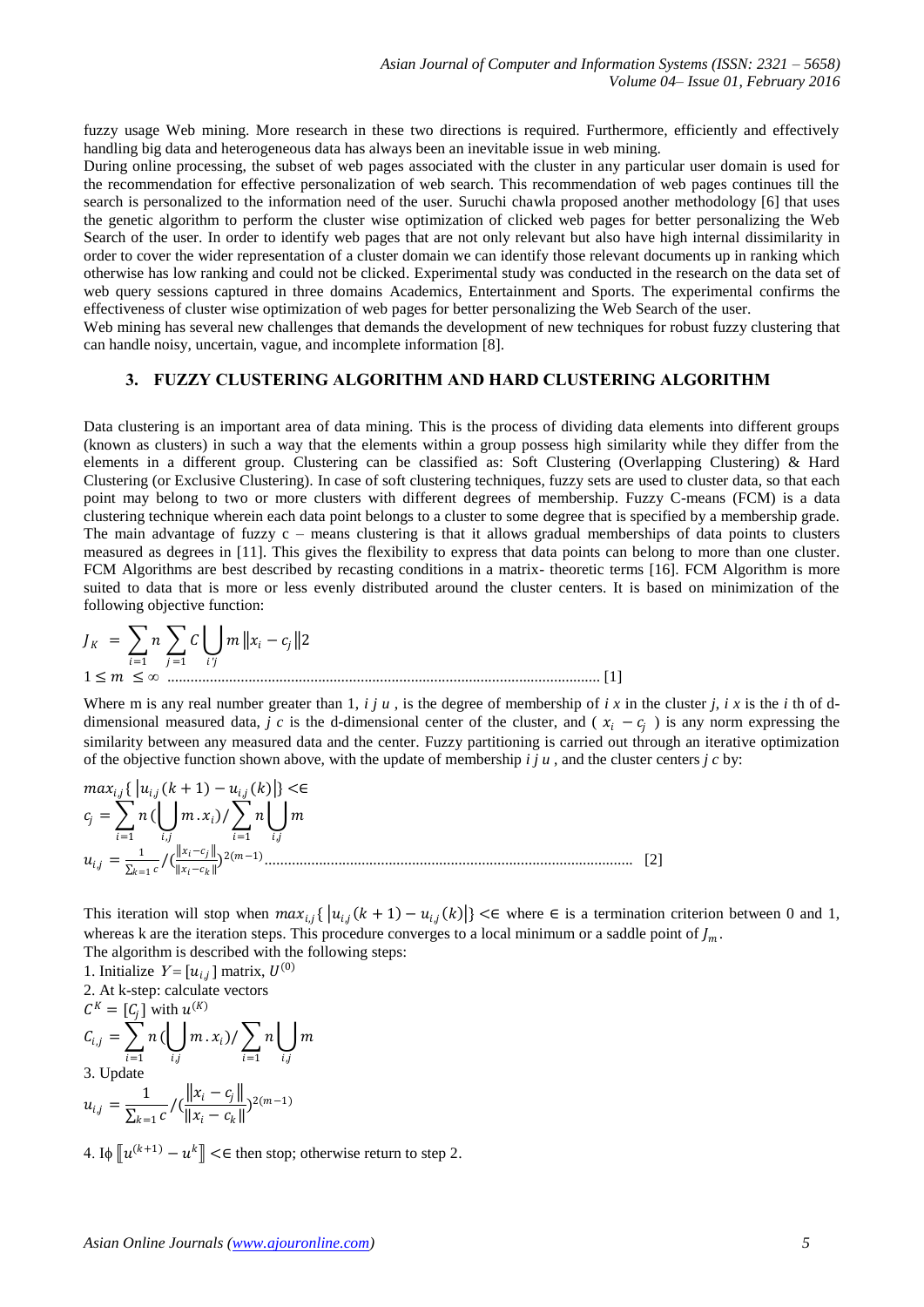## **4. CONCLUSION**

Web mining is the use of data mining techniques to automatically discover and extract information from Web documents and services. There are three general classes of information that can be discovered by web mining: Web activity, from server logs and Web browser activity tracking; web graph, from links between pages, people and other data; Web content, for the data found on Web pages and inside of documents. In our survey paper we discussed major researches made in the field of data mining for providing personalized experiences to users based on their needs and preferences. We also studied various fuzzy methodologies being used for personalization and various hybrid options available to achieve better and most user satisfaction.

Hard fuzzy clustering(e.g. k- means clustering algorithm) is not suitable for web mining personalization since data received is imprecise and uncertain, difficult to decode hence its better to use soft clustering algorithm (e.g. c-means clustering ) where users can be classified to more than one clusters. In our next research we aim to propose personalization by the use of a fuzzy technique- fuzzy c- means clustering. Fuzzy c-means clustering gives best result for overlapped data set and comparatively better than k-means clustering. It also allows a data object to belong to more than cluster centres. The results obtained can be used to recommend new pages to the users. We aim to obtain majorly two types of clusters- page cluster and user clusters for our recommendation system. Studying new hybrid methods like applying genetic algorithm with fuzzy clustering can also be an interesting area of research to capture uncertainty and vastness of World Wide Web and its users.

### **5. REFERENCES**

[1] Dragos Arotariteia, Sushmita Mitrab, "Web mining: a survey in the fuzzy framework". Elsevier- Fuzzy Sets and Systems, 2004.

[2] Fernando Crespoa, Richard Weberb, "A methodology for dynamic data mining based on fuzzy clustering". Elsevier-Fuzzy Sets and Systems, March ,2004.

[3] Raghu Krishnapuram, , Anupam Joshi, Olfa Nasraoui, "Low-Complexity Fuzzy Relational Clustering Algorithms for Web Mining". IEEE Transactions on fuzzy systems, Vol 9, No. 4, August 2001.

[4] Chunlai Chai, Biwei Li, "A Novel Association Rules Method Based on Genetic Algorithm and Fuzzy Set Strategy for Web Mining". Journal of computers, Vol. 5, No. 9, September 2010.

[5] . Sendhilkumar, K. Selvakumar and G.S. Mahalakshmi, "Applications of fuzzy logic for user classification in personalized web". International Journal on Cybernetics & Informatics (IJCI) Vol. 3, No. 3, June 2014.

[6] Suruchi Chawla," Clusterwise optimization of clicked web pages using Genetic algorithm for effective Personalized Web Search" International Journal of Emerging Trends & Technology in Computer Science (IJETTCS), Volume 4, Issue 1, January – February 2015.

[7] Setu Kumar Chaturvedi, Deepak Kumar Niware," Web Usage Mining through Efficient Genetic Fuzzy C-Means". IJCSNS International Journal of Computer Science and Network Security, VOL.14 No.6, June 2014.

[8] Anupam Joshi, Raghu Krishnapuram, "Robust Fuzzy Clustering Methods to Support Web Mining". <http://citeseerx.ist.psu.edu/viewdoc/download?doi=10.1.1.41.4287&rep=rep1&type=pdf>

[9] Kyung-Joong Kim, Sung-Bae Cho, "Personalized mining of web documents using link structures and fuzzy concept networks". Elsevier- Fuzzy Sets and Systems ,September 2005.

[10] Neelam Sain, Prof. Sitendra Tamrakar, "A Survey of Web Usage Mining based on Fuzzy Clustering and HMM". (IJCSIT) International Journal of Computer Science and Information Technologies, Vol. 3 (4) , 2012.

[11] Dibya Jyoti Bora, Dr. Anil Kumar Gupta, "A Comparative study Between Fuzzy Clustering Algorithm and Hard Clustering Algorithm". International Journal of Computer Trends and Technology (IJCTT) – volume 10 number 2 – Apr 2014.

[12] M.S., Yang, "A Survey of Fuzzy Clustering", Mathl. Comput. Modelling Vol. 18, No. 11, pp. 1-16, 1993, Great Britain.